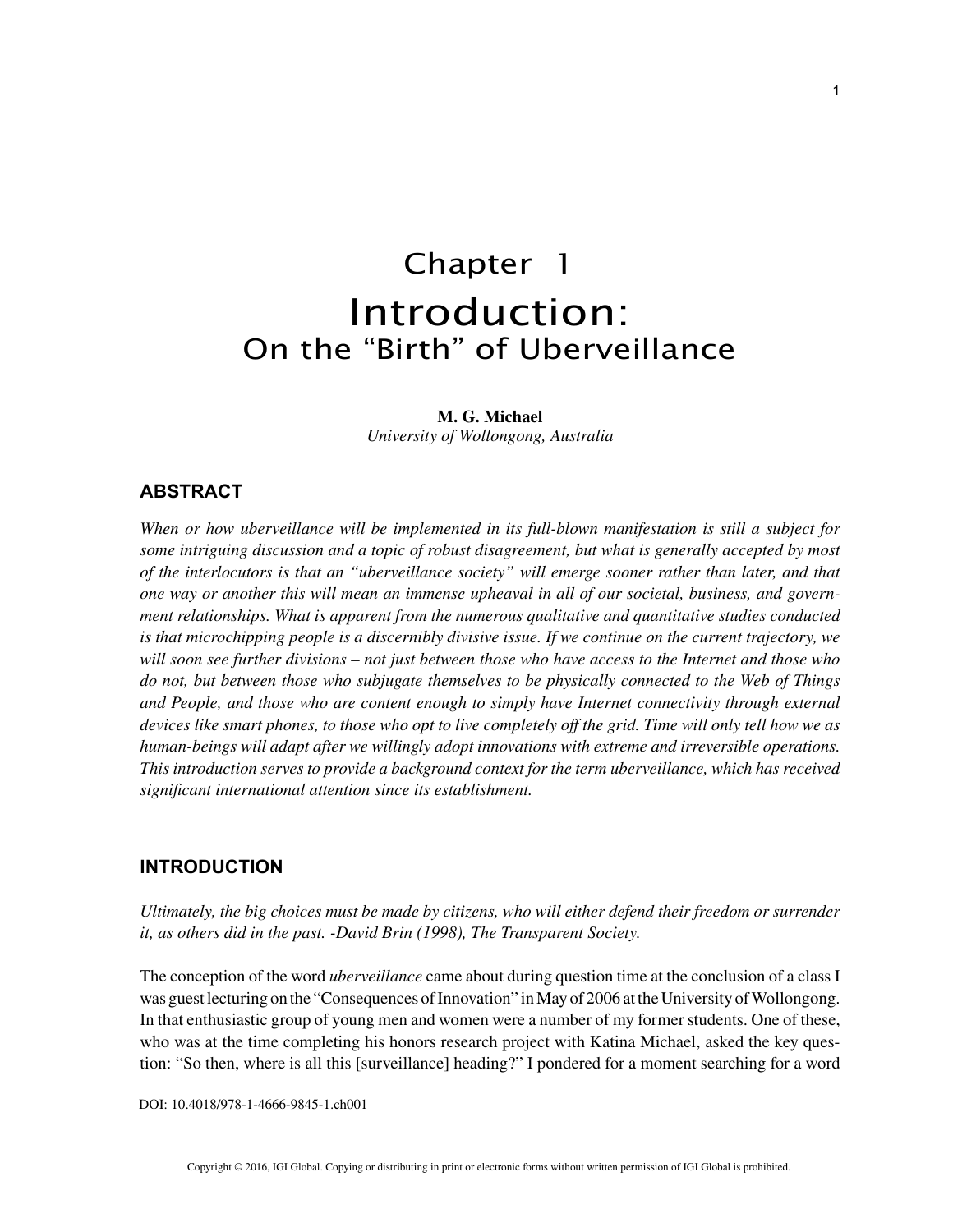or term which would summarize what I was 'seeing' in my mind's eye and what I had been reflecting upon for a long time: a coming together of Big Brother, dataveillance, microchip implants, RFID, GPS, A-LBS, Apocalypse (Rev 13), and Übermensch. There was nothing I could think of that would capture all of these indispensable components and hybrid architectures of the trajectory of electronic surveillance and information gathering, including the wider implications of the "technological society" as I had understood it from my study of Jacques Ellul and his analysis of "technique" (Ellul 1967). If technique is that component of technology which has *maximum efficiency*, that is, "the totality of methods" as its primary goal, then uberveillance can be understood in similar terms insofar as surveillance is concerned.

#### **BACKGROUND**

So here is something of the background that led to the birth of *Uberveillance* and a summary of the fundamental components of the term.

During my preparation for the class which would also include readings from Martin Heidegger (1982) *The Question Concerning Technology*, Paul Feyerabend (1978) *Against Method*, Everett M. Rogers (1995) *Diffusion of Innovations*, and Richard S. Rosenberg (2004) *The Social Impact of Computers*, I came across one of Franz Kafka's fascinating letters to Milena Jesenská on "intercourse with ghosts". A powerful albeit little critique on the underlying structures of industrial technology and the resulting consequences on communication, "[t]he ghosts won't starve, but we will perish" (Kafka 1999). Fyodor Dostoevsky another of the great students on the conditions of bureaucracy and isolation, held similar reservations and concerns with a designed utopia, represented at the time by his experience of Saint Petersburg. *Notes from Underground*, still has much to say to 'Technological Man' in pursuit of the "golden dream" (Dostoevsky, 1992). Writers with these sorts of sensibilities and philosophical intelligence, such as Kafka and Dostoevsky, have fascinated me since my undergraduate days when I first stumbled upon them after reading Nietzsche with Paul Crittenden (2008) at Sydney University, more than thirty years ago. This genre of writing, roughly categorized "existentialist", awakened in me deep-seated sensitivities to do with abuses in bureaucracy and in the practices of the ruling elite.

I had also spent time thinking on Ray Kurzweil's (2005) "singularity" and the connection of exponential growth on the future prospects of surveillance. Later, having arrived in this 'place' after the convergence of a number of interrelated subjects, I would continue to discover many more intuitive and forward thinking authors in the emerging fields of privacy advocacy and surveillance studies. Authors, who would both inform and challenge me with their cutting-edge work. This is a long and imposing list from which I have had the privilege in a number of instances to have together presented at conferences, to have co-authored with, or to have published papers as an editor. One of the key texts that I would discover from that time was the seminal publication of David Lyon's *The Electronic Eye: The Rise of Surveillance Society* (1994).

Two other important works which have not dated on account of their continuing significance and which I turned to in the earlier years before the great and imposing flood of later surveillance and privacy literature are Simon Davies' (1992) *Big Brother: Australia's Growing Web of Surveillance*, and Anne Wells Branscomb's (1994) *Who Owns Information?* I would go back to these books, better still *testimonies*, when I feared that I might be reading too much into what I was finding or had been overly reliant on my intuition. The ultimate questions which Davies and Branscomb pose to do with the *gathering*, *storing*, and *distribution* of information, not only remain paramount but are even more momentous today.